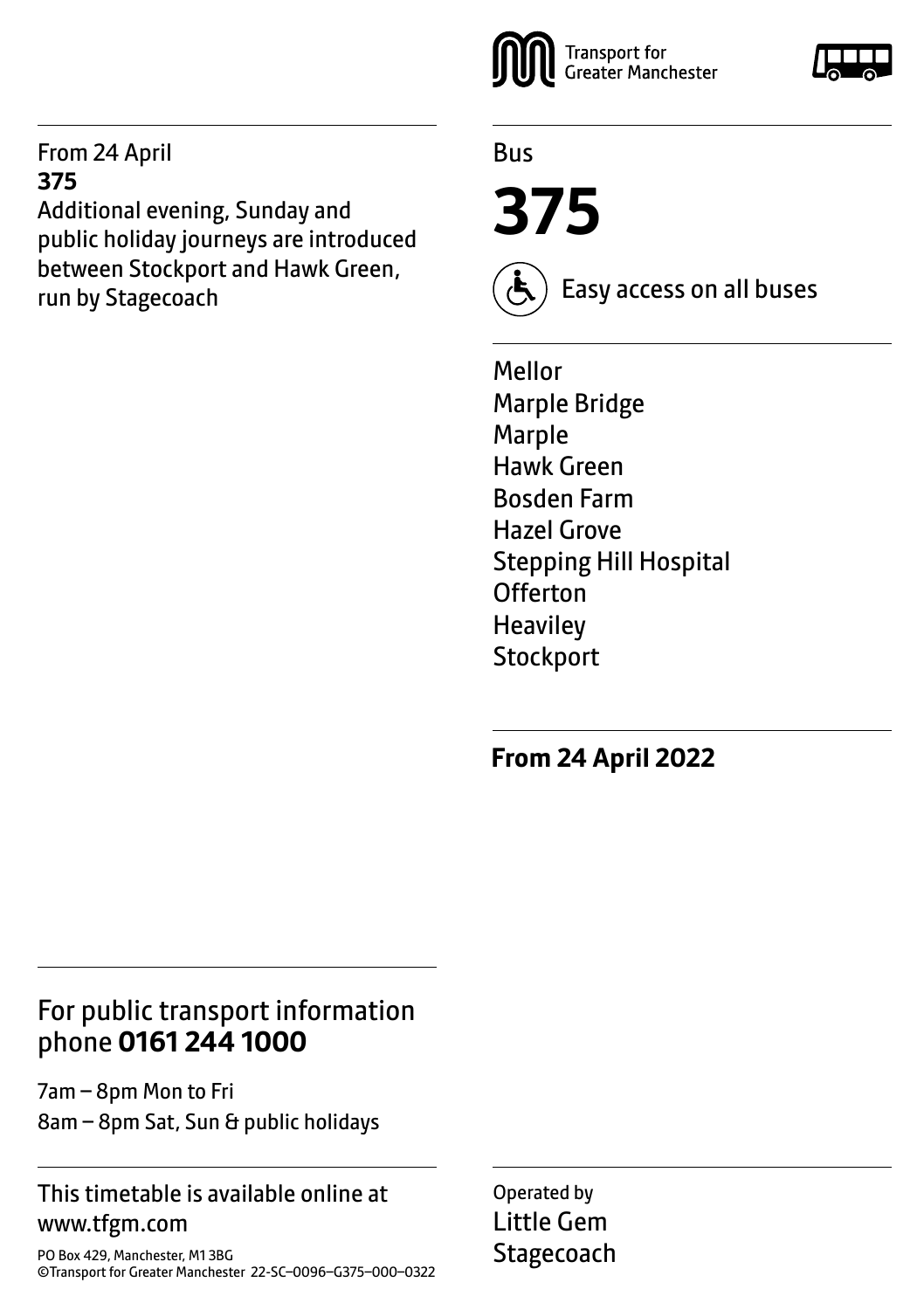# Additional information

# Alternative format

To ask for leaflets to be sent to you, or to request large print, Braille or recorded information phone 0161 244 1000 or visit www.tfgm.com

### Easy access on buses



 Journeys run with low floor buses have no steps at the entrance, making getting on and off easier. Where shown, low floor buses have a ramp for access and a dedicated space for wheelchairs and pushchairs inside the bus. The bus operator will always try to provide easy access services where these services are scheduled to run.

# Using this timetable

Timetables show the direction of travel, bus numbers and the days of the week. Main stops on the route are listed on the left. Where no time is shown against a particular stop, the bus does not stop there on that journey. Check any letters which are shown in the timetable against the key at the bottom of the page.

# Where to find information about service changes

www.tfgm.com Bus station posters Leaflets from outlets.

# Tickets and information

Bus companies offer a range of tickets for use on their own buses. For travel on any service in the County, use System One tickets, including DaySaver. Travelshops provide tickets, information and journey planning advice on buses, trains and trams for work and pleasure.

# Using the 24 hour clock

Times are shown in four figures. The first two are the hour and the last two are the minutes.

0753 is 53 minutes past 7am 1953 is 53 minutes past 7pm



# Operator details

#### **Little Gem**

Lyntown Trading Estate 186 Old Wellington Road Eccles Manchester M30 9QG Telephone 0161 789 4545 email info@littlegem.info

**Stagecoach** Head Office Hyde Road Ardwick **Manchester** M12 6JS Telephone 0161 273 3377

# **Travelshops**

#### **Stockport Mersey Square**

Mon to Fri 7am to 5.30pm Saturday 8am to 5.30pm Sunday\* Closed \*Including public holidays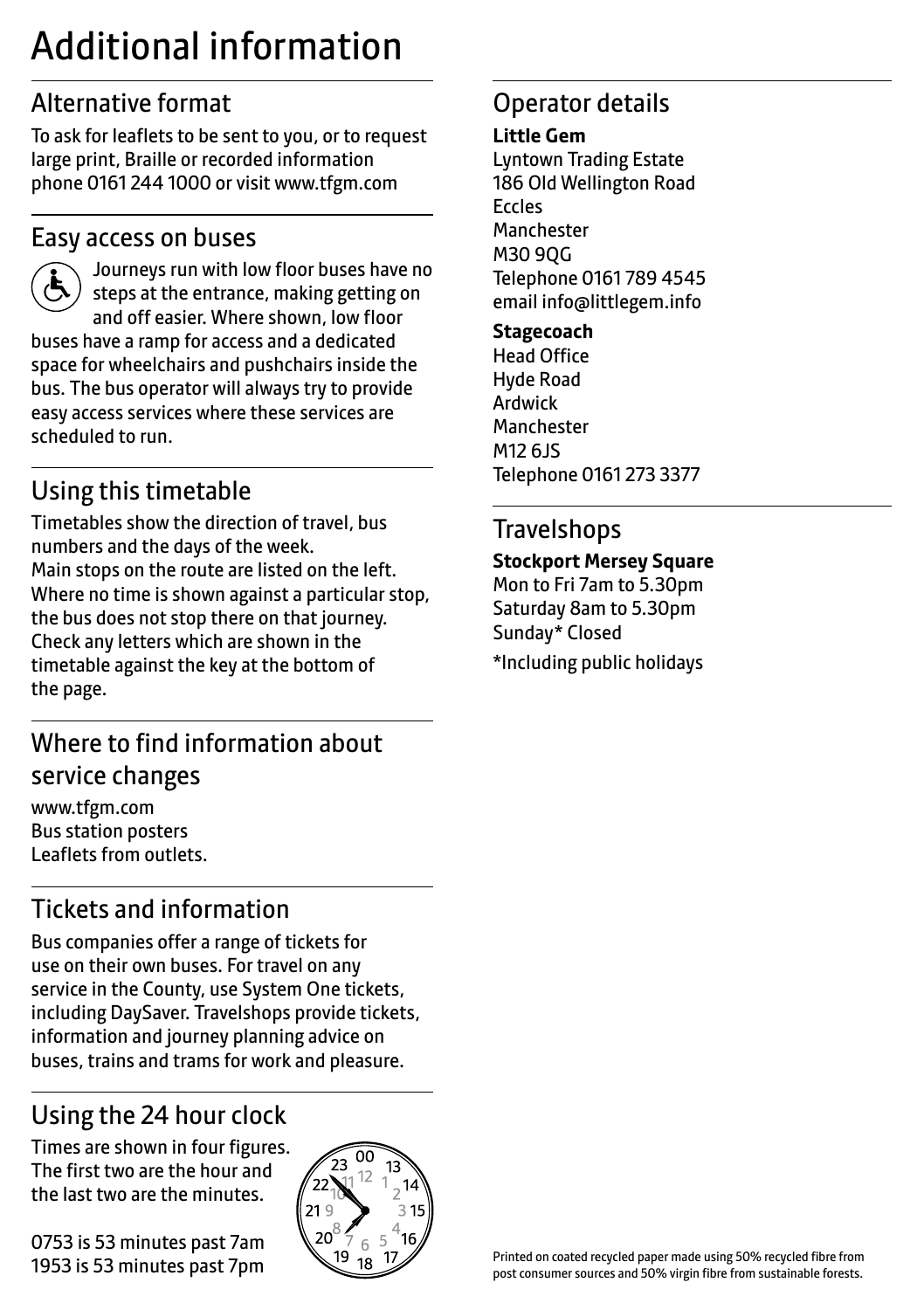

Contains Ordnance Survey data ©Crown copyright and database right 2010 ©0100022610 Transport for Greater Manchester 2022 Transport for Greater Manchester uses reasonable endeavours to check the accuracy of information published and to publish changes to information in a timely manner. In no event will Transport for Greater Manchester be liable for any loss that may arise from this information being inaccurate.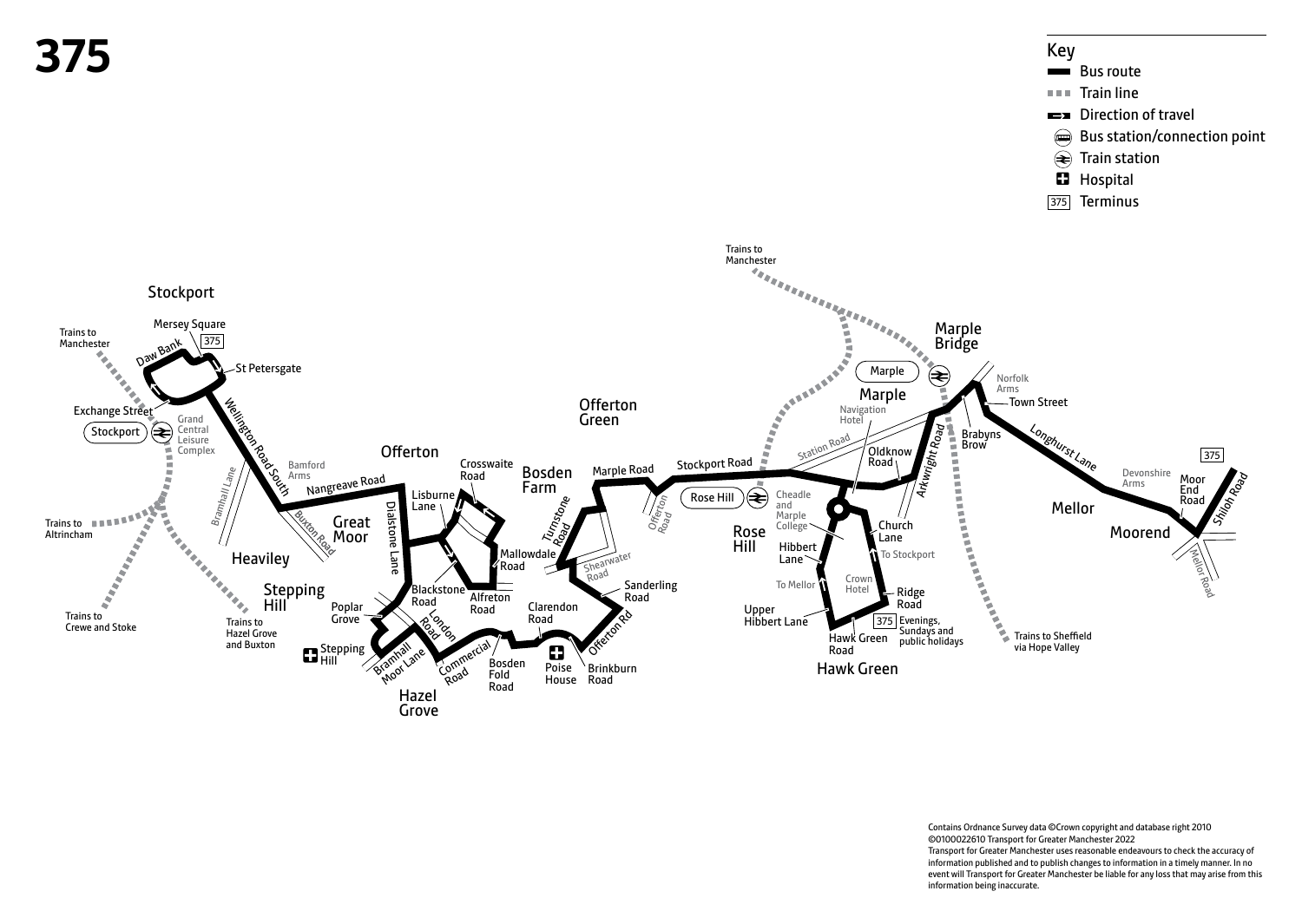# Mondays to Fridays

|                               |      |        |      |      |      |      |      |      |      |      |      |      |      |      | a    | а         |
|-------------------------------|------|--------|------|------|------|------|------|------|------|------|------|------|------|------|------|-----------|
| Mellor, Shiloh Road           |      |        |      |      | 0930 | 1030 | 1130 | 1230 | 1330 | 1430 |      |      |      |      |      |           |
| Mellor, Devonshire Arms b     |      | 0715   |      | 0835 | 0935 | 1035 | 1135 | 1235 | 1335 | 1435 | 1535 | 1630 | 1740 | 1906 |      |           |
| Marple, Navigation Hotel      |      | 0725   |      | 0845 | 0945 | 1045 | 1145 | 1245 | 1345 | 1445 | 1545 | 1640 | 1750 | 1916 |      |           |
| Hawk Green, Crown Hotel       |      | 0731   |      | 0851 | 0951 | 1051 | 1151 | 1251 | 1351 | 1451 | 1551 | 1646 | 1756 | 1922 | 1957 | 2157      |
| Marple, Hibbert Lane          | 0657 | 0737 c |      | 0857 | 0957 | 1057 | 1157 | 1257 | 1357 | 1457 | 1557 | 1652 | 1802 | 1926 | 2002 | 2202      |
| Bosden Farm, Harvester        | 0707 | 0747   | 0837 | 0907 | 1007 | 1107 | 1207 | 1307 | 1407 | 1507 | 1607 | 1702 |      |      | 2010 | 2210      |
| <b>Stepping Hill Hospital</b> | 0723 | 0803   | 0853 | 0923 | 1023 | 1123 | 1223 | 1323 | 1423 | 1523 | 1623 | 1718 |      |      | 2023 | 2223      |
| Offerton, Mallowdale Road     | 0728 | 0808   | 0858 | 0928 | 1028 | 1128 | 1228 | 1328 | 1428 | 1528 | 1628 | 1723 |      |      | 2032 | 2232      |
| Offerton, Crosswaite Road     | 0730 | 0810   | 0900 | 0930 | 1030 | 1130 | 1230 | 1330 | 1430 | 1530 | 1630 | 1725 |      |      | 2035 | 2235      |
| Heaviley, Bamford Arms        | 0738 | 0818   | 0908 | 0938 | 1038 | 1138 | 1238 | 1338 | 1438 | 1538 | 1638 | 1733 |      |      |      | 2042 2242 |
| Stockport, Mersey Square      | 0746 | 0826   | 0916 | 0946 | 1046 | 1146 | 1246 | 1346 | 1446 | 1546 | 1646 | 1741 |      |      | 2050 | 2250      |

### Saturdays **Saturdays** Saturdays and public holidays and public holidays (except Christmas and New Year period)

|                               |           |      |       |      |      |      | a         | a         | a    | d    | a    | a    | a    | a    |  |
|-------------------------------|-----------|------|-------|------|------|------|-----------|-----------|------|------|------|------|------|------|--|
| Mellor, Shiloh Road           |           | 0930 |       | 1530 |      |      |           |           |      |      |      |      |      |      |  |
| Mellor, Devonshire Arms b     |           | 0935 |       | 1535 | 1625 | 1735 |           |           |      |      |      |      |      |      |  |
| Marple, Navigation Hotel      |           | 0945 |       | 1545 | 1635 | 1745 |           |           |      |      |      |      |      |      |  |
| Hawk Green, Crown Hotel       |           | 0951 | and   | 1551 | 1641 | 1751 | 1957      | 2157      | 0957 | 1157 | 1357 | 1557 | 1757 | 1957 |  |
| Marple, Hibbert Lane          |           | 0957 | every | 1557 | 1647 | 1757 | 2002 2202 |           | 1002 | 1202 | 1402 | 1602 | 1802 | 2002 |  |
| Bosden Farm, Harvester        | 0907      | 1007 | hour  | 1607 |      |      | 2010      | 2210      | 1010 | 1210 | 1410 | 1610 | 1810 | 2010 |  |
| <b>Stepping Hill Hospital</b> | 0923      | 1023 | until | 1623 |      |      | 2023      | 2223      | 1023 | 1223 | 1423 | 1623 | 1823 | 2023 |  |
| Offerton, Mallowdale Road     | 0928      | 1028 |       | 1628 |      |      | 2032 2232 |           | 1032 | 1232 | 1432 | 1632 | 1832 | 2032 |  |
| Offerton, Crosswaite Road     | 0930      | 1030 |       | 1630 |      |      | 2035 2235 |           | 1035 | 1235 | 1435 | 1635 | 1835 | 2035 |  |
| Heaviley, Bamford Arms        | 0938      | 1038 |       | 1638 |      |      | 2042 2242 |           | 1042 | 1242 | 1442 | 1642 | 1842 | 2042 |  |
| Stockport, Mersey Square      | 0946 1046 |      |       | 1646 |      |      |           | 2050 2250 | 1050 | 1250 | 1450 | 1650 | 1850 | 2050 |  |

For details of buses during the Christmas and New Year period, please phone 0161 244 1000

Bus 375 is provided with the financial support of Transport for Greater Manchester

- a Run by Stagecoach. All other journeys are run by Little Gem
- b Journeys starting from Mellor, Devonshire Arms use the stop at the turning circle near the Devonshire Arms. Through journeys from Shiloh Road use the stop opposite the Devonshire Arms
- c Starts from Offerton Road, 17 Windows at 0829
- W– All bus 375 journeys are run using easy access buses. See inside front cover of this leaflet for details.